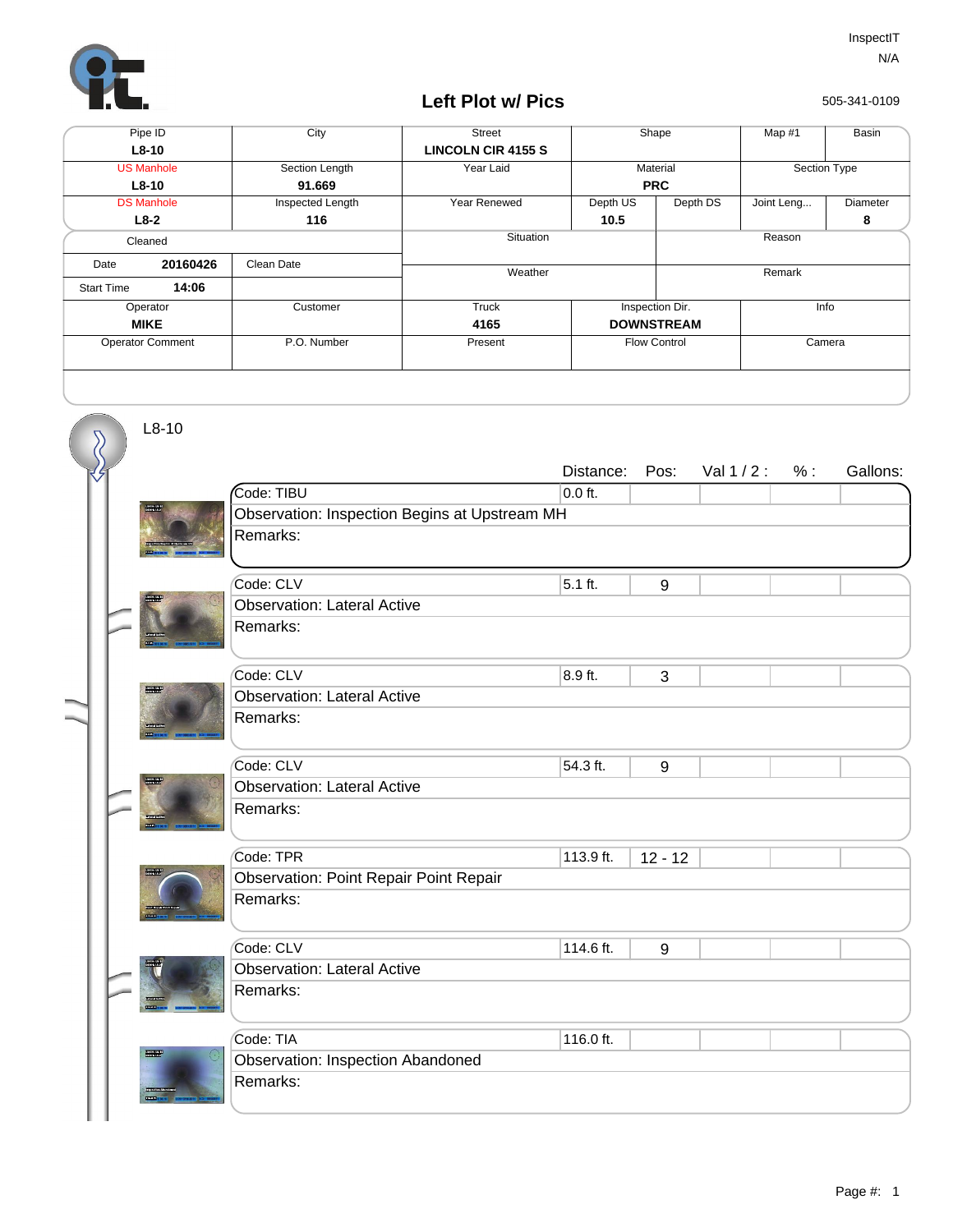

## **Left Plot w/ Pics**

505-341-0109

| Pipe ID                 |          | City             | <b>Street</b>             | Shape             |                 | Map #1       | Basin    |
|-------------------------|----------|------------------|---------------------------|-------------------|-----------------|--------------|----------|
| $L8-10$                 |          |                  | <b>LINCOLN CIR 4155 S</b> |                   |                 |              |          |
| <b>US Manhole</b>       |          | Section Length   | Year Laid                 | Material          |                 | Section Type |          |
| $L8-10$                 |          | 91.669           |                           | <b>PRC</b>        |                 |              |          |
| <b>DS Manhole</b>       |          | Inspected Length | Year Renewed              | Depth US          | Depth DS        | Joint Leng   | Diameter |
|                         | $L8-2$   | 116              |                           | 10.5              |                 |              | 8        |
| Cleaned                 |          |                  | Situation                 |                   |                 | Reason       |          |
| Date                    | 20160426 | Clean Date       | Weather                   |                   |                 | Remark       |          |
| <b>Start Time</b>       | 14:06    |                  |                           |                   |                 |              |          |
| Operator                |          | Customer         | Truck                     |                   | Inspection Dir. |              | Info     |
| <b>MIKE</b>             |          |                  | 4165                      | <b>DOWNSTREAM</b> |                 |              |          |
| <b>Operator Comment</b> |          | P.O. Number      | Present                   | Flow Control      |                 | Camera       |          |
|                         |          |                  |                           |                   |                 |              |          |